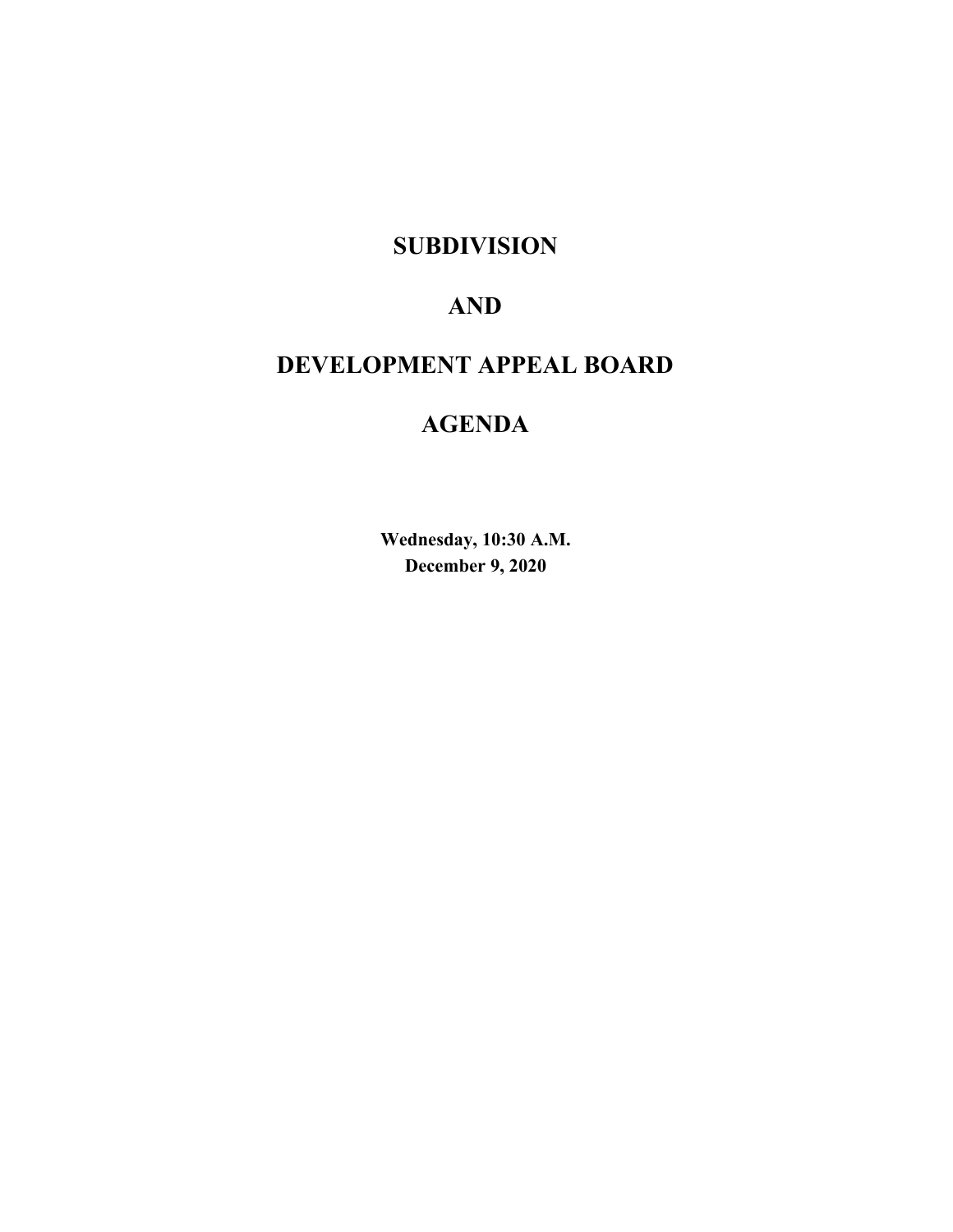### **SUBDIVISION AND DEVELOPMENT APPEAL BOARD**

| I         | $9:00$ a.m.  | SDAB-D-20-175 |                                                                                                                                             |
|-----------|--------------|---------------|---------------------------------------------------------------------------------------------------------------------------------------------|
| WITHDRAWN |              |               | To Operate a Major Home Based Business (Food<br>processing with up to 5 client visits per day -<br>KAMBAL'S KAKANIN). Expires Nov. 5, 2025. |
|           |              |               | 707 - 78 Street SW<br>Project No.: 376675203-001                                                                                            |
| $\rm II$  | $10:30$ A.M. | SDAB-D-20-176 |                                                                                                                                             |
|           |              |               | To Construct exterior alterations to a Single<br>Detached House (curved Driveway extension in<br>the Front Yard).                           |
|           |              |               | 15203 - 78 Avenue NW<br>Project No.: 365535203-002                                                                                          |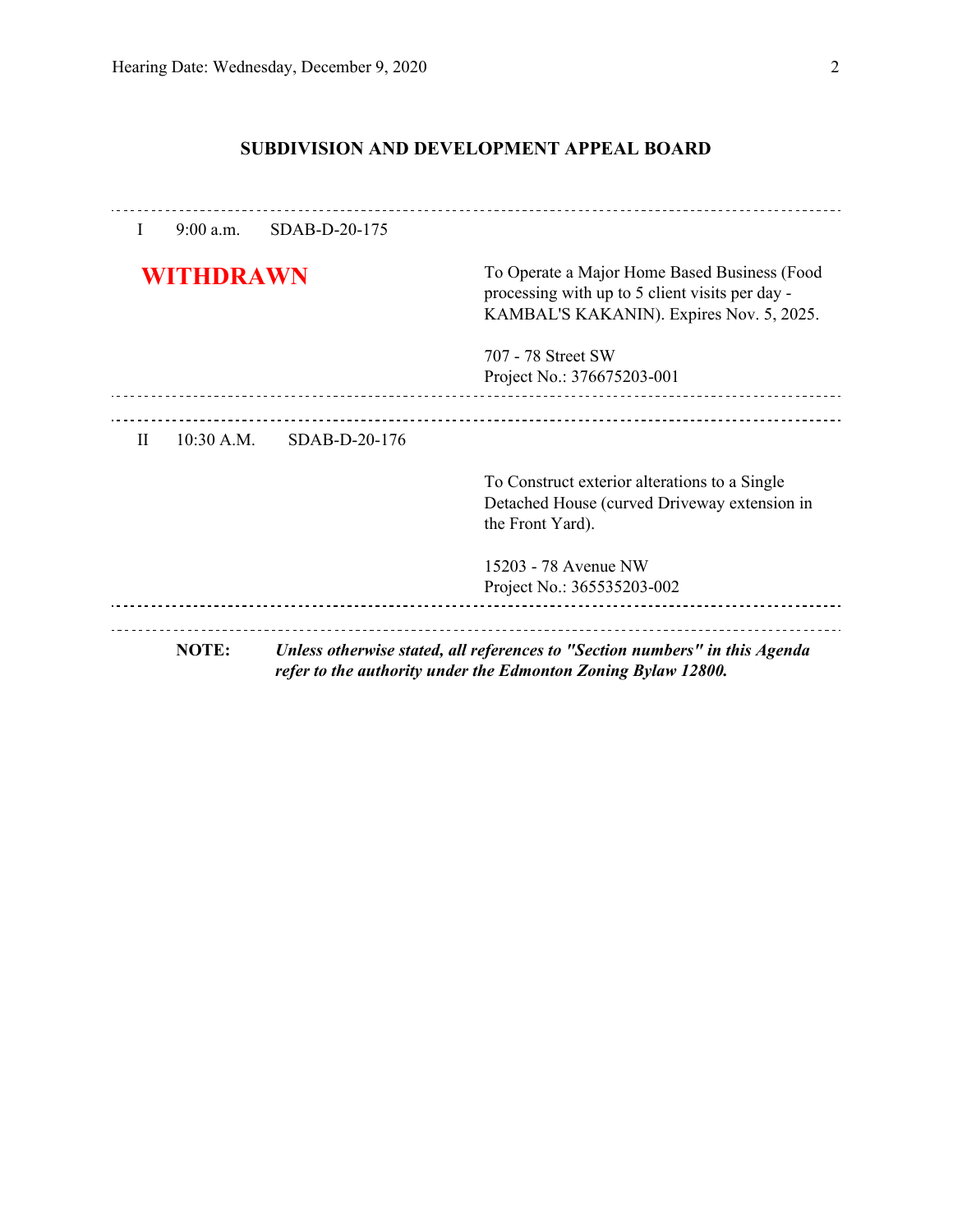#### **ITEM I: 9:00 A.M. FILE: SDAB-D-20-175**

## **WITHDRAWN**

### AN APPEAL FROM THE DECISION OF THE DEVELOPMENT OFFICER

APPELLANT:

APPLICATION NO.: 376675203-001

APPLICATION TO: Operate a Major Home Based Business (Food processing with up to 5 client visits per day - KAMBAL'S KAKANIN). Expires Nov. 5, 2025.

DECISION OF THE DEVELOPMENT AUTHORITY: Approved

RESPONDENT:

DECISION DATE: November 5, 2020

DATE OF APPEAL: November 18, 2020

MUNICIPAL DESCRIPTION OF SUBJECT PROPERTY: 707 - 78 Street SW

LEGAL DESCRIPTION: Plan 0523136 Blk 16 Lot 95

ZONE: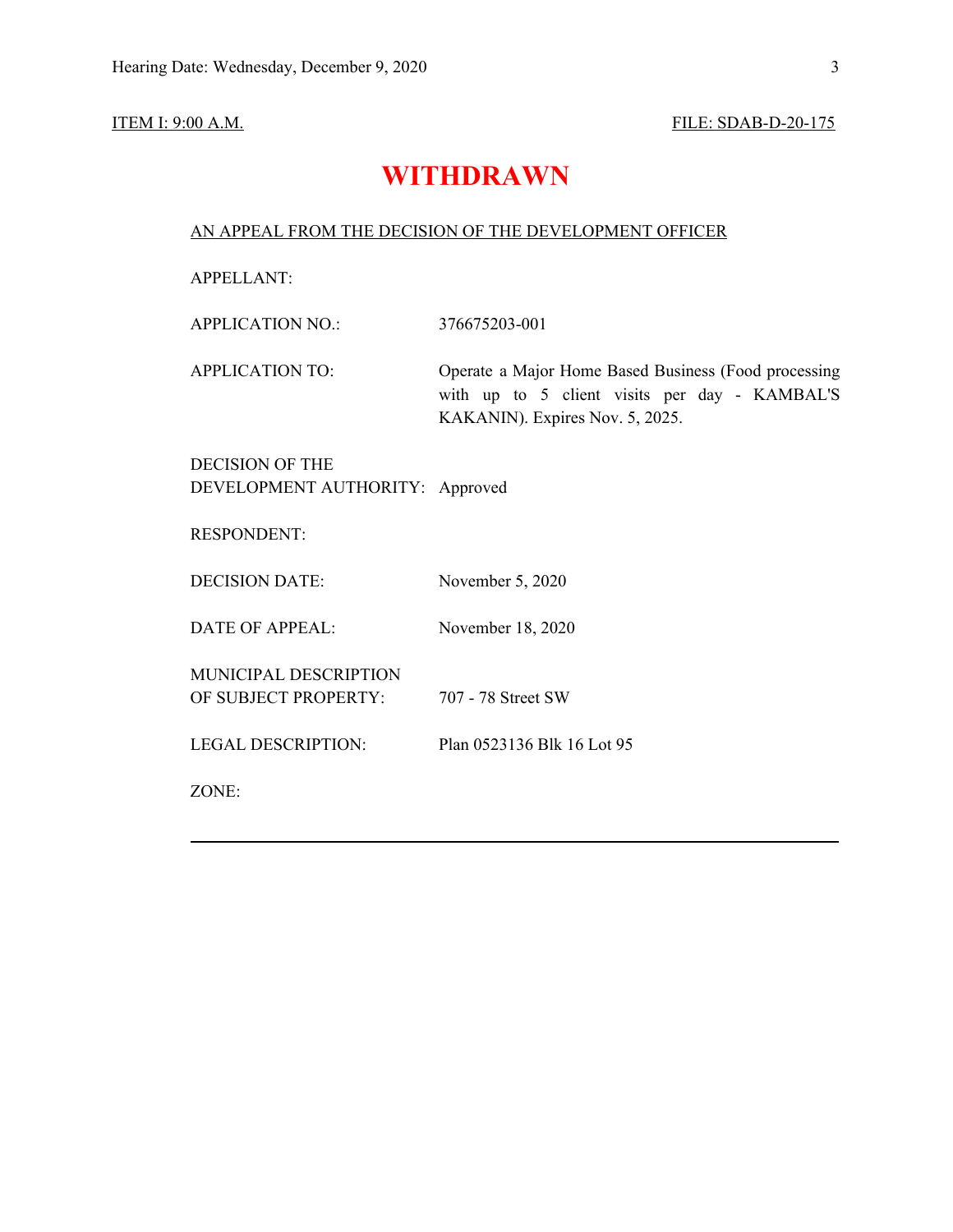#### ITEM II: 10:30 A.M. **FILE: SDAB-D-20-176**

|                                                          | AN APPEAL FROM THE DECISION OF THE DEVELOPMENT OFFICER                                                     |
|----------------------------------------------------------|------------------------------------------------------------------------------------------------------------|
| <b>APPELLANT:</b>                                        |                                                                                                            |
| <b>APPLICATION NO.:</b>                                  | 365535203-002                                                                                              |
| <b>APPLICATION TO:</b>                                   | Construct exterior alterations to a Single Detached House<br>(curved Driveway extension in the Front Yard) |
| <b>DECISION OF THE</b><br>DEVELOPMENT AUTHORITY: Refused |                                                                                                            |
| <b>DECISION DATE:</b>                                    | October 30, 2020                                                                                           |
| <b>DATE OF APPEAL:</b>                                   | November 18, 2020                                                                                          |
| MUNICIPAL DESCRIPTION<br>OF SUBJECT PROPERTY:            | 15203 - 78 Avenue NW                                                                                       |
| <b>LEGAL DESCRIPTION:</b>                                | Plan 6252KS Blk 2 Lot 9                                                                                    |
| ZONE:                                                    | (RF1) Single Detached Residential Zone                                                                     |
| <b>OVERLAY:</b>                                          | Mature Neighbourhood Overlay                                                                               |
| <b>STATUTORY PLAN:</b>                                   | N/A                                                                                                        |

### *Grounds for Appeal*

The Appellant provided the following reasons for appealing the decision of the Development Authority:

To whom it may concern:

A. We feel the bylaw is outdated. When the bylaw was implemented it was done without consideration of safety and new subdivision rules. With new building codes such as having fire retarded sheeting between buildings. Having more than one car parked along side of house is more of a risk. Some of neighbors will park as many as four vehicles on their driveway. Our circular driveway eliminates this risk. A few years a go the City approved infill housing for our neighborhood. These homes usually have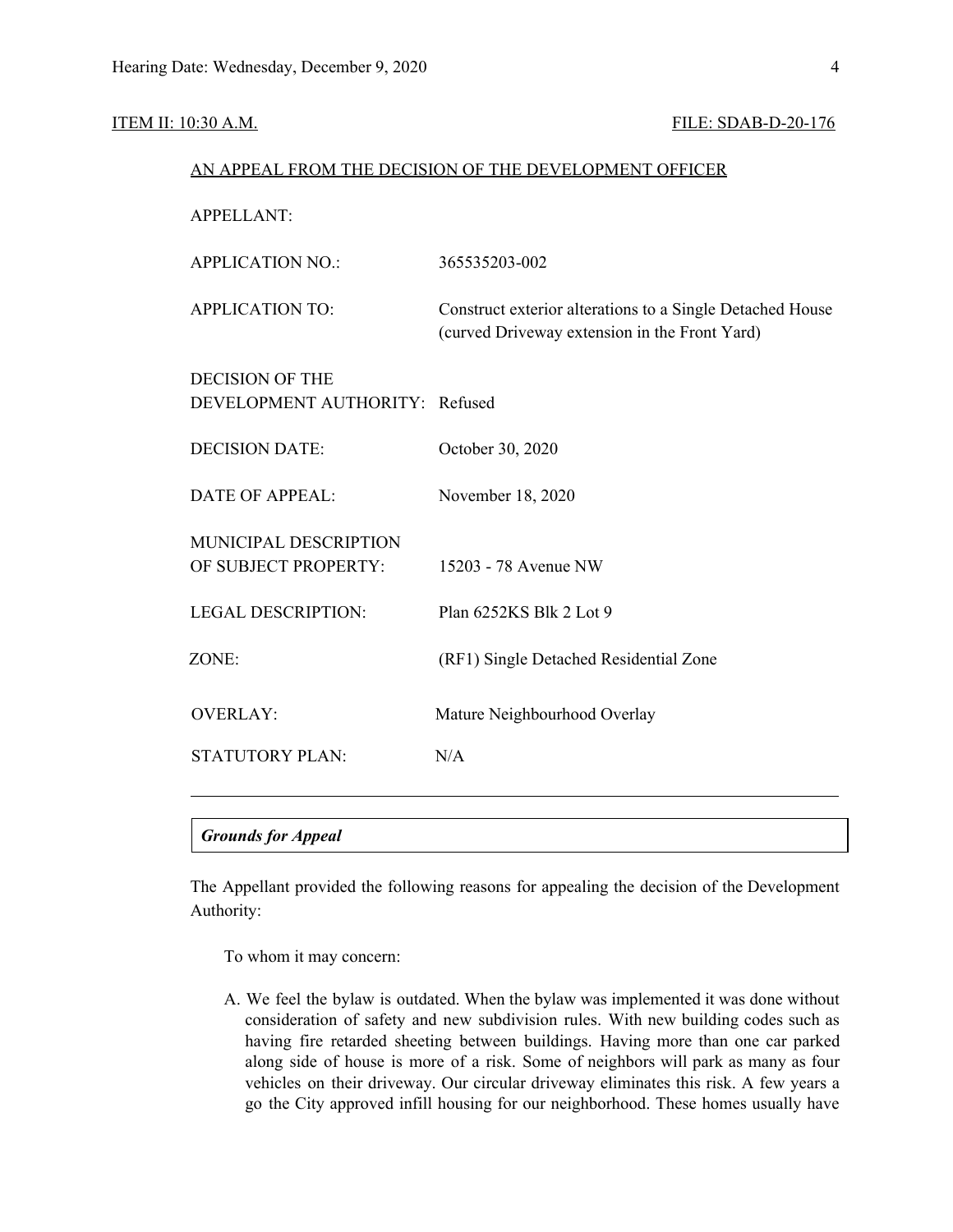double wide garages. This is now allowing twice as much entry space. Also, the green space has been reduced to near nil. Definitely less than our proposal.

- B. Double wide garages, multiple entry ways and circular drives There are numerous front entry double wide garage's in neighborhood. These garages take up the same or more entry and green space as we are proposing. Pictures of houses with multiple entry ways and circular drives have been submitted. These are all within 1km of our property.
- C. Neighbors We have spoken with all adjacent neighbors. None of them have a concern with what we are doing. It is actually the exact opposite. If any of them have anything to say it is only positive. We can provide signatures however we feel this is unfair and unnecessary. Too much identity theft in this world today. Thank you for your time and consideration of our appeal. We feel that there is sufficient reason not to go hearing. We are sure you will approve our permit.

#### *General Matters*

#### **Appeal Information:**

The *Municipal Government Act*, RSA 2000, c M-26 states the following:

#### **Grounds for Appeal**

**685(1)** If a development authority

- (a) fails or refuses to issue a development permit to a person,
- (b) issues a development permit subject to conditions, or
- (c) issues an order under section 645,

the person applying for the permit or affected by the order under section 645 may appeal to the subdivision and development appeal board.

**(2)** In addition to an applicant under subsection (1), any person affected by an order, decision or development permit made or issued by a development authority may appeal to the subdivision and development appeal board.

### **Appeals**

**686(1)** A development appeal to a subdivision and development appeal board is commenced by filing a notice of the appeal, containing reasons, with the board,

(a) in the case of an appeal made by a person referred to in section 685(1)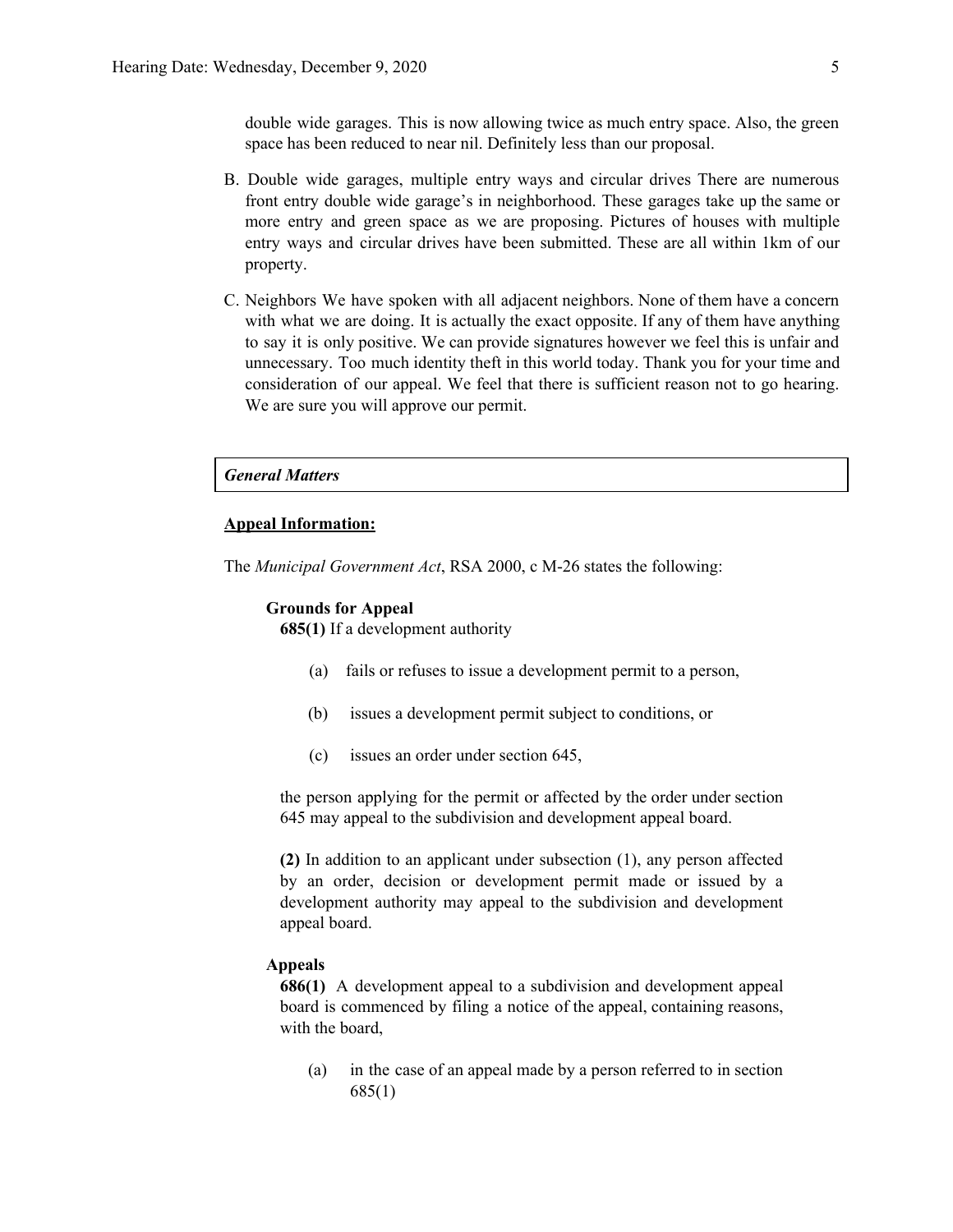- (i) with respect to an application for a development permit,
	- (A) within 21 days after the date on which the written decision is given under section 642, or
	- (B) if no decision is made with respect to the application within the 40-day period, or within any extension of that period under section 684, within 21 days after the date the period or extension expires,
	- or
- (ii) with respect to an order under section 645, within 21 days after the date on which the order is made, or
- (b) in the case of an appeal made by a person referred to in section 685(2), within 21 days after the date on which the notice of the issuance of the permit was given in accordance with the land use bylaw.

#### **Hearing and Decision**

**687(3)** In determining an appeal, the subdivision and development appeal board

…

- (a.1) must comply with the land use policies;
- (a.2) subject to section 638, must comply with any applicable statutory plans;
- (a.3) subject to clause (d), must comply with any land use bylaw in effect;
- (a.4) must comply with the applicable requirements of the regulations under the *Gaming, Liquor and Cannabis Act* respecting the location of premises described in a cannabis licence and distances between those premises and other premises;
	- …
	- (c) may confirm, revoke or vary the order, decision or development permit or any condition attached to any of them or make or substitute an order, decision or permit of its own;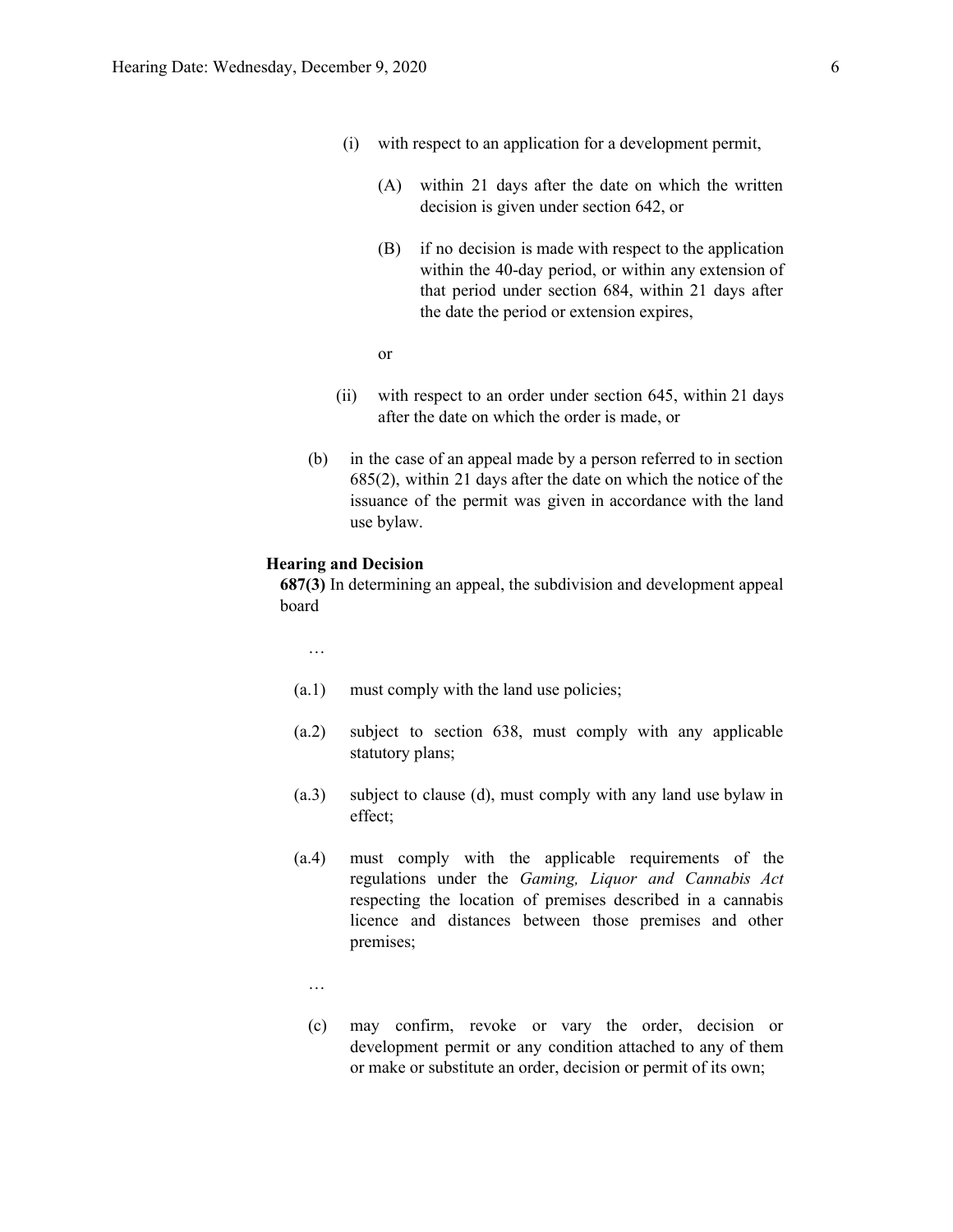- (d) may make an order or decision or issue or confirm the issue of a development permit even though the proposed development does not comply with the land use bylaw if, in its opinion,
	- (i) the proposed development would not
		- (A) unduly interfere with the amenities of the neighbourhood, or
		- (B) materially interfere with or affect the use, enjoyment or value of neighbouring parcels of land,

and

(ii) the proposed development conforms with the use prescribed for that land or building in the land use bylaw.

#### **General Provisions from the** *Edmonton Zoning Bylaw:*

Under section 110.2(7), **Single Detached Housing** is a **Permitted Use** in the **(RF1) Single Detached Residential Zone.**

Under section 6.1, **Accessory** means "when used to describe a Use or building, a Use or building naturally or normally incidental, subordinate, and devoted to the principal Use or building, and located on the same lot or Site."

Under section 6.1, **Driveway** means "an area that provides access for vehicles from a public or private roadway to a Garage or Parking Area and does not include a Walkway."

Under section 6.1, **Front Setback** means:

the distance that a development or a specified portion of it, must be set back from a Front Lot Line. A Front Setback is not a Front Yard, Amenity Space or Separation Space.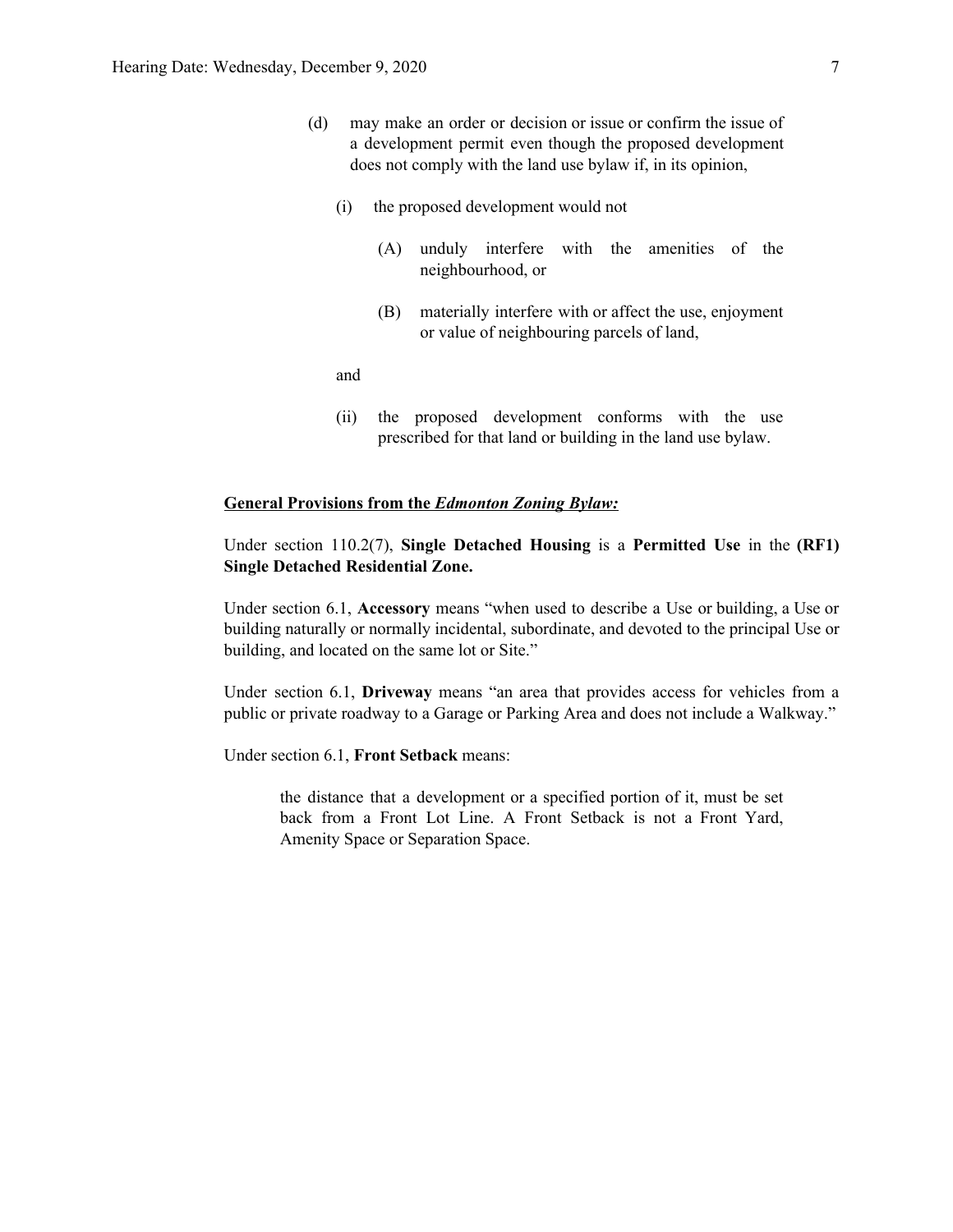

Under section 6.1, **Parking Area** means "an area that is used for the parking of vehicles. A Parking Area is comprised of one or more parking spaces, and includes a parking pad, but does not include a Driveway."

Under section 6.1, **Walkway** means "a path for pedestrian circulation that cannot be used for vehicular parking."

Section 110.1 states that the **General Purpose** of the **(RF1) Single Detached Residential Zone** is:

to provide for Single Detached Housing while allowing other forms of small scale housing in the form of Secondary Suites, Garden Suites, Semi-detached Housing and Duplex Housing.

Section 814.1 states that the **General Purpose** of the **Mature Neighbourhood Overlay** is:

to regulate residential development in Edmonton's mature residential neighbourhoods, while responding to the context of surrounding development, maintaining the pedestrian-oriented design of the streetscape, and to provide an opportunity for consultation by gathering input from affected parties on the impact of a proposed variance to the Overlay regulations.

#### *Vehicle Parking Design for Low-density Residential*

Section 54.3(3) states:

The Front Yard of any ground level Dwelling that is not part of a Multi-Unit Project Development, or in the case of a corner Site, either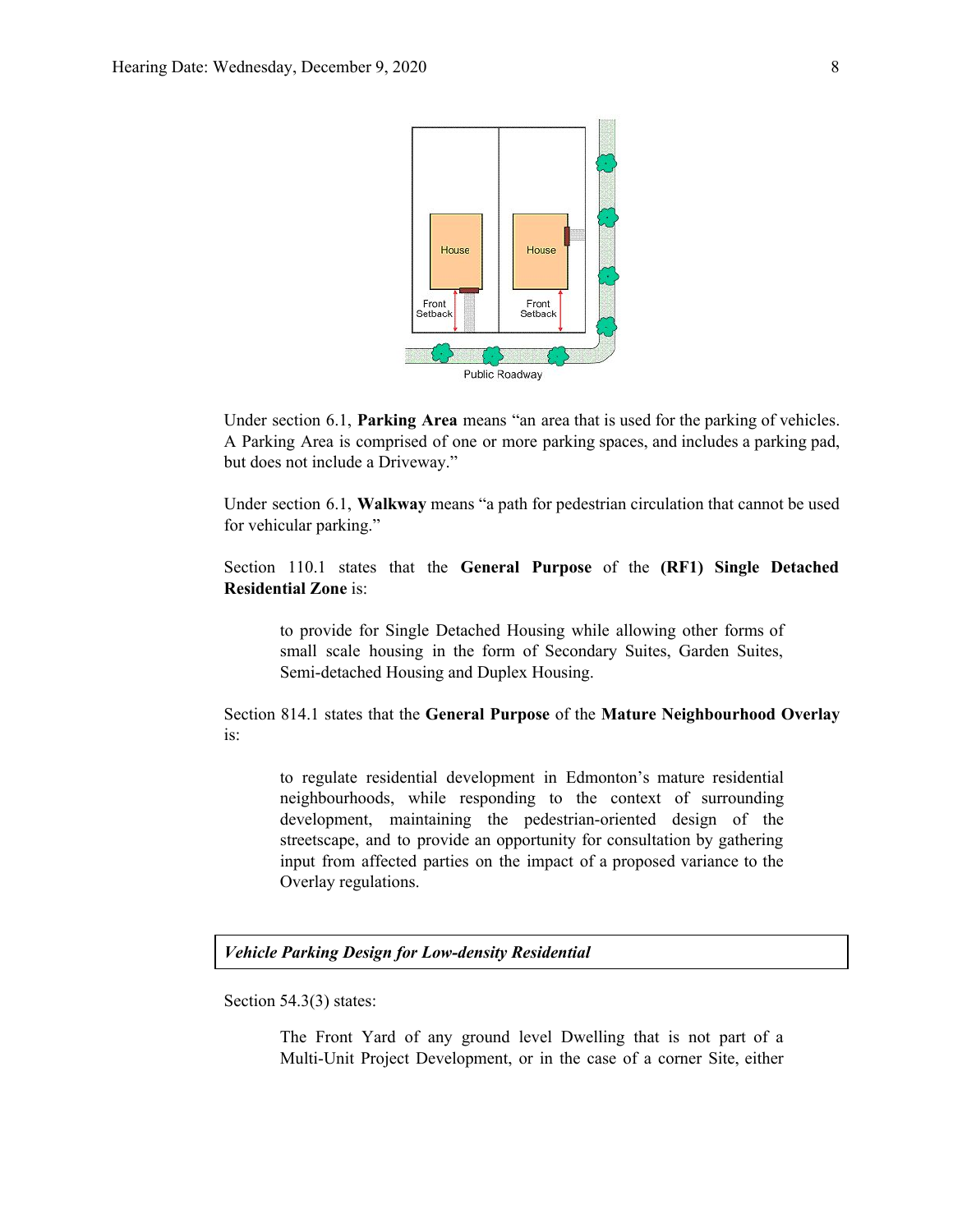the Front Yard or the flanking Side Yard, may include a maximum of one Driveway. The Driveway shall:

a. lead directly from the roadway to the Garage or Parking Area;

...

### **Development Officer's Determination**

**1. The Front Yard of any ground level Dwelling may include a maximum of one Driveway (Section 54.3.3)**

**Proposed: There are two Driveways**

**2. The Driveway shall lead directly from the roadway to the Garage or Parking Area (Section 54.3.3.a)**

**Proposed: The Driveway does not lead to Garage or Parking Area.**

[unedited]

*General Planting Requirements*

Section  $55.3(1)(e)$  states:

all open space including Front Yards, Rear Yards, Side Yards and Yards, Amenity Areas at ground level, Private Outdoor Amenity Areas, Setback areas and Separation Spaces shall be landscaped with flower beds, grass, ground cover or suitable decorative hardscaping in addition to trees and shrubs. This requirement shall not apply to those areas designated for parking or vehicular circulation.

### **Development Officer's Determination**

**3. All open space including the Front Yard shall be landscaped with flower beds, grass, ground cover or suitable decorative hardscaping in addition to trees and shrubs (Section 55.3.1.e).**

**Proposed: The Front Yard is hard surfaced.**

[unedited]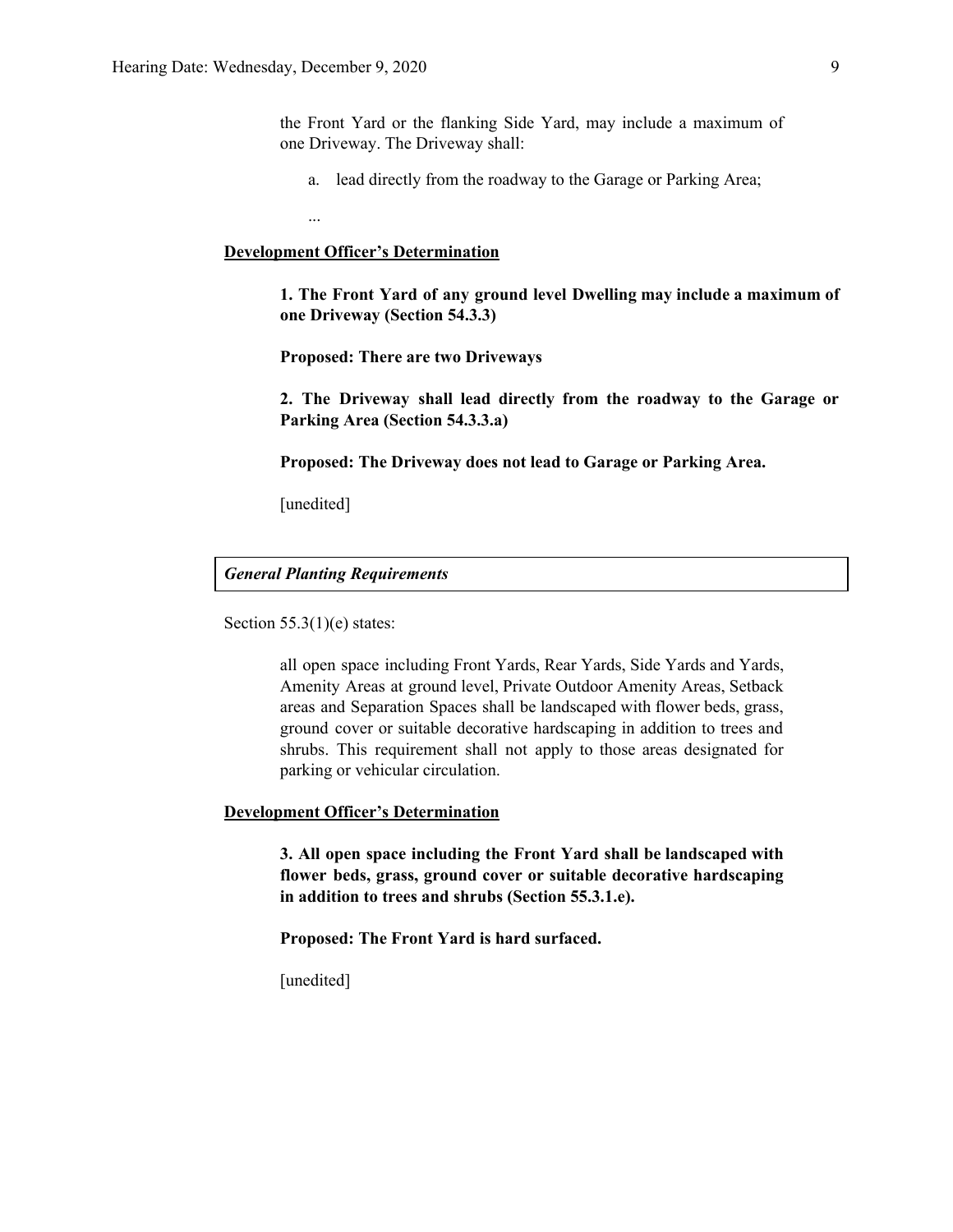### Notice to Applicant/Appellant

 $\mathcal{L}_\text{max} = \frac{1}{2} \sum_{i=1}^n \mathcal{L}_\text{max} = \frac{1}{2} \sum_{i=1}^n \mathcal{L}_\text{max} = \frac{1}{2} \sum_{i=1}^n \mathcal{L}_\text{max} = \frac{1}{2} \sum_{i=1}^n \mathcal{L}_\text{max} = \frac{1}{2} \sum_{i=1}^n \mathcal{L}_\text{max} = \frac{1}{2} \sum_{i=1}^n \mathcal{L}_\text{max} = \frac{1}{2} \sum_{i=1}^n \mathcal{L}_\text{max} = \frac{1}{2} \sum_{i=$ 

Provincial legislation requires that the Subdivision and Development Appeal Board issue its official decision in writing within fifteen days of the conclusion of the hearing.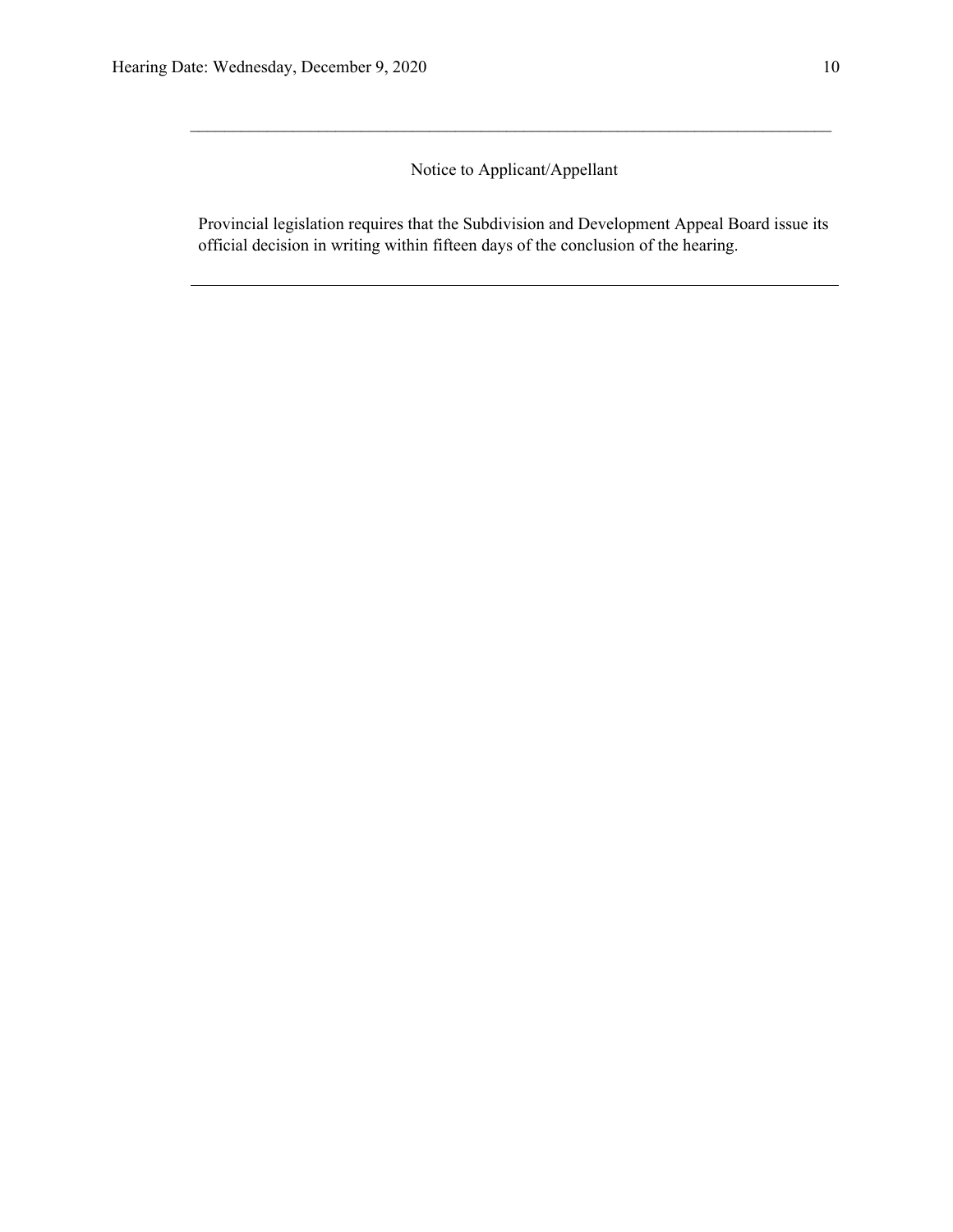| <b>Edmonton</b><br><b>Application for</b><br><b>Driveway Extension Permit</b>                                                                                                                                                                                                                                                                                                                                                                                                                                                                                                                                                                                                                                             | Project Number: 365535203-002<br>JUL 02, 2020<br><b>Application Date:</b><br>October 30, 2020 at 2:27 PM<br>Printed:<br>Page:<br>1 of 1 |  |  |  |  |
|---------------------------------------------------------------------------------------------------------------------------------------------------------------------------------------------------------------------------------------------------------------------------------------------------------------------------------------------------------------------------------------------------------------------------------------------------------------------------------------------------------------------------------------------------------------------------------------------------------------------------------------------------------------------------------------------------------------------------|-----------------------------------------------------------------------------------------------------------------------------------------|--|--|--|--|
| This document is a Development Permit Decision for the development application described below.                                                                                                                                                                                                                                                                                                                                                                                                                                                                                                                                                                                                                           |                                                                                                                                         |  |  |  |  |
| <b>Applicant</b>                                                                                                                                                                                                                                                                                                                                                                                                                                                                                                                                                                                                                                                                                                          | Property Address(es) and Legal Description(s)<br>15203 - 78 AVENUE NW<br>Plan 6252KS Blk 2 Lot 9                                        |  |  |  |  |
|                                                                                                                                                                                                                                                                                                                                                                                                                                                                                                                                                                                                                                                                                                                           | <b>Location(s) of Work</b>                                                                                                              |  |  |  |  |
|                                                                                                                                                                                                                                                                                                                                                                                                                                                                                                                                                                                                                                                                                                                           | Entryway: 15203 - 78 AVENUE NW                                                                                                          |  |  |  |  |
|                                                                                                                                                                                                                                                                                                                                                                                                                                                                                                                                                                                                                                                                                                                           | Building: 15203 - 78 AVENUE NW                                                                                                          |  |  |  |  |
| <b>Scope of Application</b><br>To construct exterior alterations to a Single Detached House (curved Driveway extension in the Front Yard).                                                                                                                                                                                                                                                                                                                                                                                                                                                                                                                                                                                |                                                                                                                                         |  |  |  |  |
| <b>Permit Details</b>                                                                                                                                                                                                                                                                                                                                                                                                                                                                                                                                                                                                                                                                                                     |                                                                                                                                         |  |  |  |  |
| Class Of Permit: Class B<br>Stat. Plan Overlay/Annex Area: Mature Neighbourhood<br>Overlay                                                                                                                                                                                                                                                                                                                                                                                                                                                                                                                                                                                                                                | Site Area (sq. m.): 612.79                                                                                                              |  |  |  |  |
| <b>Development Application Decision</b><br>Refused<br>Issue Date: Oct 30, 2020 Development Authority: ZHOU, ROWLEY<br><b>Reason for Refusal</b><br>1. The Front Yard of any ground level Dwelling may include a maximum of one Driveway (Section 54.3.3)<br>Proposed: There are two Driveways<br>2. The Driveway shall lead directly from the roadway to the Garage or Parking Area (Section 54.3.3.a)<br>Proposed: The Driveway does not lead to Garage or Parking Area.<br>3. All open space including the Front Yard shall be landscaped with flower beds, grass, ground cover or suitable decorative<br>hardscaping in addition to trees and shrubs (Section 55.3.1.e).<br>Proposed: The Front Yard is hard surfaced. |                                                                                                                                         |  |  |  |  |
| <b>Rights of Appeal</b><br>The Applicant has the right of appeal within 21 days after the date on which the decision is made, as outlined in Section 683<br>through 689 of the Municipal Government Act.<br><b>Building Permit Decision</b><br>No decision has yet been made.                                                                                                                                                                                                                                                                                                                                                                                                                                             |                                                                                                                                         |  |  |  |  |
|                                                                                                                                                                                                                                                                                                                                                                                                                                                                                                                                                                                                                                                                                                                           |                                                                                                                                         |  |  |  |  |
| Fees<br><b>Fee Amount</b><br><b>Amount Paid</b><br>Development Application Fee<br>\$176.00<br>\$176.00<br><b>Total GST Amount:</b><br>\$0.00<br><b>Totals for Permit:</b><br>\$176.00<br>\$176.00                                                                                                                                                                                                                                                                                                                                                                                                                                                                                                                         | Receipt#<br><b>Date Paid</b><br>97379607531B001<br>Jul 02, 2020                                                                         |  |  |  |  |
| <b>THIS IS NOT A PERMIT</b>                                                                                                                                                                                                                                                                                                                                                                                                                                                                                                                                                                                                                                                                                               |                                                                                                                                         |  |  |  |  |